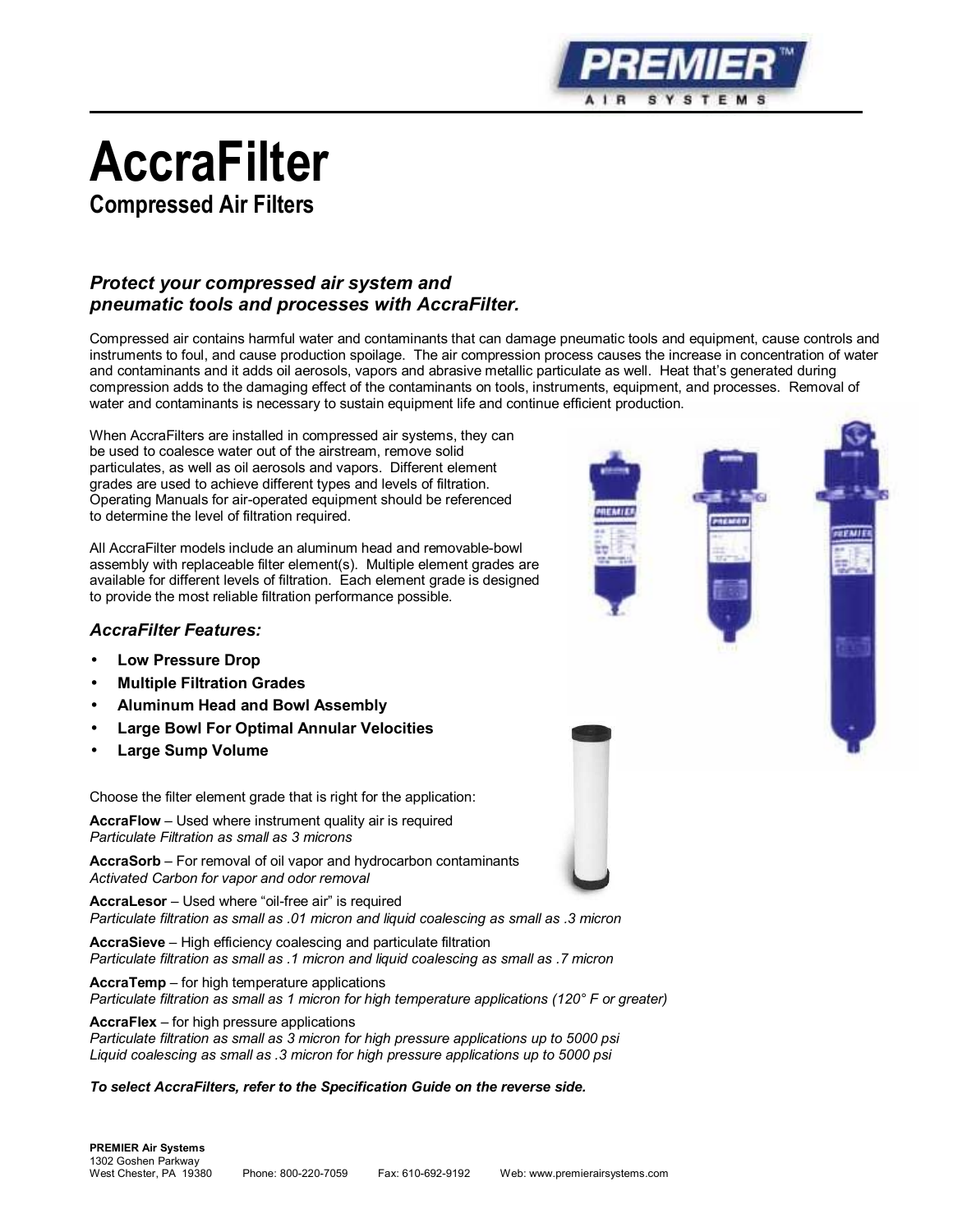# **AccraFilter Specification Guide**



#### **AccraFlow**

Particulate Filtration – 3 micron DOP 98.5% at .5 micron rating

| <b>Filter</b><br>Model | Capacity<br><b>SCFM</b> | <b>IN/OUT</b><br><b>Connection Element</b><br>Size | Model            | Number of<br><b>Elements</b><br>Required |
|------------------------|-------------------------|----------------------------------------------------|------------------|------------------------------------------|
| 30PTI                  | 30                      | $\frac{1}{4}$ " NPT                                | P30              | 1                                        |
| 75PTI                  | 75                      | $\frac{1}{2}$ " NPT                                | P75              | 1                                        |
| 150PTI                 | 150                     | $\frac{3}{4}$ " NPT                                | P <sub>150</sub> | 1                                        |
| 275PTI                 | 275                     | 1" NPT                                             | P275             | 1                                        |
| 330PCG                 | 330                     | 1%" NPT                                            | P330             | 1                                        |
| 500PCG                 | 500                     | 11/ <sub>2</sub> " NPT                             | P670             | 1                                        |
| 670PCG                 | 670                     | 2" NPT                                             | P670             | 1                                        |
| 1000PCG                | 1000                    | 3" NPT                                             | P330             | 3                                        |
| 1330PCG                | 1330                    | 3" NPT                                             | P670             | 2                                        |
| 2000PCG                | 2000                    | 3" NPT                                             | P670             | 3                                        |
| 2600PFG                | 2600                    | 4" FLG                                             | P670             | 4                                        |
| 3300PFG                | 3300                    | 4" FLG                                             | P670             | 5                                        |
| 4000PFG                | 4000                    | 4" FLG                                             | P670             | 6                                        |
| 5300PFG                | 5300                    | 6" FLG                                             | P670             | 8                                        |
| 6600PFG                | 6600                    | 6" FLG                                             | P670             | 10                                       |
| 10000PFG               | 10,000                  | 6" FLG                                             | P670             | 15                                       |
| 14600PFG               | 14,600                  | 8" FLG                                             | P670             | 22                                       |
| 17500PBG               | 17,500                  | <b>10" FLG</b>                                     | P2500            | 7                                        |
| 27000PBG               | 27,000                  | 12" FLG                                            | P2500            | 11                                       |
| 35000PBG               | 35,000                  | 16" FLG                                            | P2500            | 15                                       |

*Capacity based on 100 psig inlet air pressure.*

#### **AccraLesor**

Particulate Filtration – .01 micron Coalescing - .3 micron DOP 99.97%

| Filter<br>Model | Capacity<br><b>SCFM</b> | <b>IN/OUT</b><br><b>Connection Element</b><br>Size | Model           | Number of<br><b>Elements</b><br>Required |
|-----------------|-------------------------|----------------------------------------------------|-----------------|------------------------------------------|
| 18LTI           | 18                      | $\frac{1}{4}$ " NPT                                | L <sub>15</sub> | 1                                        |
| 50LTI           | 50                      | $\frac{1}{2}$ " NPT                                | L50             | 1                                        |
| 80LTI           | 80                      | $\frac{3}{4}$ " NPT                                | L80             | 1                                        |
| 140LTI          | 140                     | 1" NPT                                             | L140            | 1                                        |
| 200LCG          | 200                     | 1½" NPT                                            | L200            | 1                                        |
| 300LCG          | 300                     | 1%" NPT                                            | L400            | 1                                        |
| 400LCG          | 400                     | 2" NPT                                             | L400            | 1                                        |
| 600LCG          | 600                     | 3" NPT                                             | L200            | 3                                        |
| 800LCG          | 800                     | 3" NPT                                             | L400            | 2                                        |
| 1200LCG         | 1200                    | 3" NPT                                             | L400            | 3                                        |
| 1600LFG         | 1600                    | 4" FLG                                             | L400            | 4                                        |
| 2000LFG         | 2000                    | 4" FLG                                             | L400            | 5                                        |
| 2400LFG         | 2400                    | 4" FLG                                             | L400            | 6                                        |
| 3200LFG         | 3200                    | 6" FLG                                             | L400            | 8                                        |
| 4000LFG         | 4000                    | 6" FLG                                             | L400            | 10                                       |
| 6000LFG         | 6000                    | 6" FLG                                             | L400            | 15                                       |
| 9000LFG         | 9000                    | 8" FLG                                             | L400            | 22                                       |
| 10500LBG        | 10,500                  | 10" FLG                                            | L2500           | 7                                        |
| 16500LBG        | 16,500                  | 12" FLG                                            | L2500           | 11                                       |
| 21000LBG        | 21,000                  | 16" FLG                                            | L2500           | 15                                       |

*Capacity based on 100 psig inlet air pressure.*

#### **AccraSorb**

Activated Carbon polishing Oil vapor and odor removal to .5 – 2.0 PPM

| Filter<br>Model | Capacity<br><b>SCFM</b> | <b>IN/OUT</b><br><b>Connection Element</b><br>Size | <b>Model</b> | Number of<br><b>Elements</b><br>Required |
|-----------------|-------------------------|----------------------------------------------------|--------------|------------------------------------------|
| 18AT            | 18                      | $\frac{1}{4}$ " NPT                                | A15          | 1                                        |
| 50AT            | 50                      | $\frac{1}{2}$ " NPT                                | A50          | 1                                        |
| 80AT            | 80                      | $\frac{3}{4}$ " NPT                                | A80          | 1                                        |
| 140AT           | 140                     | 1" NPT                                             | A140         | 1                                        |
| 200AC           | 200                     | 1%" NPT                                            | A200         | 1                                        |
| 300AC           | 300                     | $1\frac{1}{2}$ " NPT                               | A400         | 1                                        |
| 400AC           | 400                     | 2" NPT                                             | A400         | 1                                        |
| 600AC           | 600                     | 3" NPT                                             | A200         | 3                                        |
| 800AC           | 800                     | 3" NPT                                             | A400         | 2                                        |
| 1200AC          | 1200                    | 3" NPT                                             | A400         | 3                                        |
| 1600AF          | 1600                    | 4" FLG                                             | A400         | 4                                        |
| 2000AF          | 2000                    | 4" FLG                                             | A400         | 5                                        |
| 2400AF          | 2400                    | 4" FLG                                             | A400         | 6                                        |
| 3200AF          | 3200                    | 6" FLG                                             | A400         | 8                                        |
| 4000AF          | 4000                    | 6" FLG                                             | A400         | 10                                       |
| 6000AF          | 6000                    | 6" FLG                                             | A400         | 15                                       |
| 9000AF          | 9000                    | 8" FLG                                             | A400         | 22                                       |
| 10500AB         | 10,500                  | 10" FLG                                            | P2500        | 7                                        |
| 16500AB         | 16,500                  | 12" FLG                                            | P2500        | 11                                       |
| 21000AB         | 21,000                  | 16" FLG                                            | P2500        | 15                                       |
|                 | $\sqrt{1}$              |                                                    |              |                                          |

*Capacity based on 100 psig inlet air pressure.*

#### **AccraSieve**

Particulate Filtration – .1 micron Coalescing - .7 micron DOP 95.00% efficiency

| Filter<br><b>Model</b> | Capacity<br><b>SCFM</b>      | <b>IN/OUT</b><br><b>Connection Element</b><br>Size | <b>Model</b>      | Number of<br><b>Elements</b><br>Required |
|------------------------|------------------------------|----------------------------------------------------|-------------------|------------------------------------------|
| 25RTI                  | 25                           | $\frac{1}{4}$ " NPT                                | R <sub>25</sub>   | 1                                        |
| 80RTI                  | 80                           | $\frac{1}{2}$ " NPT                                | R80               | 1                                        |
| <b>130RTI</b>          | 130                          | $\frac{3}{4}$ " NPT                                | R <sub>130</sub>  | 1                                        |
| 230RTI                 | 230                          | 1" NPT                                             | R <sub>230</sub>  | 1                                        |
| 300RCG                 | 300                          | $1\frac{1}{2}$ " NPT                               | R300              | 1                                        |
| 450RCG                 | 450                          | 1½" NPT                                            | R600              | 1                                        |
| 600RCG                 | 600                          | 2" NPT                                             | R600              | 1                                        |
| 900RCG                 | 900                          | 3" NPT                                             | R300              | 3                                        |
| <b>1200RCG</b>         | 1200                         | 3" NPT                                             | R600              | 2                                        |
| <b>1800RCG</b>         | 1800                         | 3" FLG                                             | R600              | 3                                        |
| 2400RFG                | 2400                         | 4" FLG                                             | R600              | 4                                        |
| 3000RFG                | 3000                         | 4" FLG                                             | R600              | 5                                        |
| 3600RFG                | 3600                         | 4" FLG                                             | R600              | 6                                        |
| 4800RFG                | 4800                         | 6" FLG                                             | R600              | 8                                        |
| 6000RFG                | 6000                         | 6" FLG                                             | R600              | 10                                       |
| 9000RFG                | 9000                         | 6" FLG                                             | R600              | 15                                       |
| 13200RFG               | 13,200                       | 8" FLG                                             | R600              | 22                                       |
| 15700RBG               | 15,700                       | 10" FLG                                            | R <sub>2500</sub> | 7                                        |
| 24700RBG               | 24,700                       | <b>12" FLG</b>                                     | R <sub>2500</sub> | 11                                       |
| 31500RBG               | 31,500<br>0 '1 '1 100 ' '11' | <b>16" FLG</b>                                     | R <sub>2500</sub> | 15                                       |

*Capacity based on 100 psig inlet air pressure.*